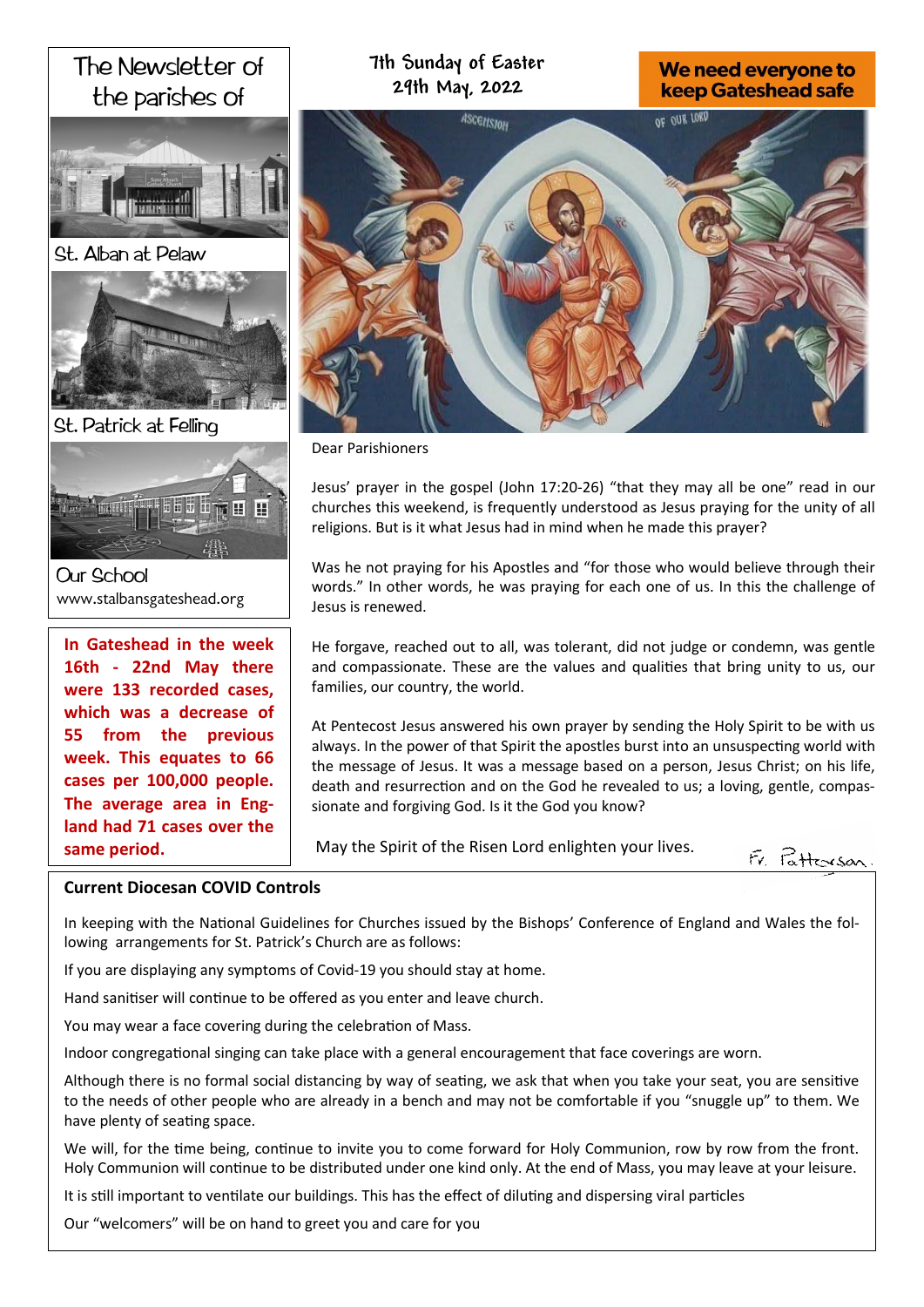## **Mass to view on line**

Mass is live streamed from our Cathedral on a Sunday. Visit the **[Cathedral website](https://www.youtube.com/channel/UC12EvW0Eqg-cFTh5i2y_EQw)**.

Alternatively, you may like to follow Mass from **the [Holy Name, Jesmond](https://www.youtube.com/channel/UCnVss0mkVR2GKS5VPJOEsDA)**. Visit the website for Mass times this week.

#### **Mass Intentions**

With the exception of Sunday, Monday and Tuesday, Fr. Patterson will celebrate Mass privately during the week for the following Intentions. *You are encouraged to wear face coverings when attending Church*, *unless you are medically exempt.*

**Monday: 10.00 in St. Patrick's Church:** Funeral Mass for Kathleen (Catherine) Harkness **Tuesday**: **10.00 in St. Patrick's Church:** Pat Donald and LDM Family Wednesday: Brian Quigley Thursday: Fr. Tom Cunningham Friday**:** Private Intention Saturday: No Mass **Sunday**: **10.00 in St. Patrick's Church**: For the intentions of all our parishioners

When you are unable to celebrate Mass in Church, you may wish to make this act of spiritual communion:-

*Lord Jesus, I believe that you are present in the most Blessed Sacrament. I love you above all things and I desire to receive you into my soul. Since I cannot now receive you sacramentally, come at least spiritually into my heart. I embrace you as if you were already there and unite myself wholly to you. Never permit me to be separated from you. Amen.*

#### **Please keep in your prayers:**

- all our parishioners who are sick, housebound or in hospital and Fr. Michael Keoghan who is currently unwell.
- all those near and dear to us whose memories we cherish at this time
- and Kathleen Harkness who has died. May she rest in peace.



As of 20th May 177,977 people have died of the coronavirus in our country

> May they rest in Peace

#### **Let us pray**

Gracious God, as we remember before you all those people who have died from the coronavirus, surround us and all who mourn with your compassion. Be gentle with us in our grief, protect us from despair and give us grace to persevere and face the future with hope. We make this prayer in Jesus Christ our risen Lord. Amen.



#### **A Prayer for Carers, Nurses and Doctors**

Lord Jesus, who healed the sick and gave them new life, be with doctors, nurses and carers, as they act as agents of your healing touch. In desperate times, keep them strong yet loving; and when their work is done, be with them in their weariness and in their tears. Amen.

#### **A Prayer for Ukraine**

Father, hold the people of Ukraine deep in your heart. Protect them from violence, political gamesmanship and from being used and abused. Give the nations of the world the courage and wisdom to stand up for justice and the courage to care generously. Take from us those traits that see us pursuing our own needs and wants before those of others. Teach us to live in love, dignity and respect, following your ways. We ask this in your name and for your sake. Amen

#### **A Prayer for Eastertime**

Risen Christ, when darkness overwhelms us may your dawn beckon. When fear paralyses us may your touch release us. When grief torments us may your peace enfold us. When memories haunt us may your presence heal us. When justice fails us may your power ignite us. When apathy stagnates us may your challenge renew us. When courage leaves us may your spirit inspire us. When despair grips us may your hope restore us. And when death threatens us may your resurrection light lead us. Amen (*Annabel Shilson-Thomas)*

#### **Bishop Barron's Sunday Sermons**

Each week Bishop Barron offers a Sunday sermon which may be accessed **[here](https://www.wordonfire.org/videos/sermons/)**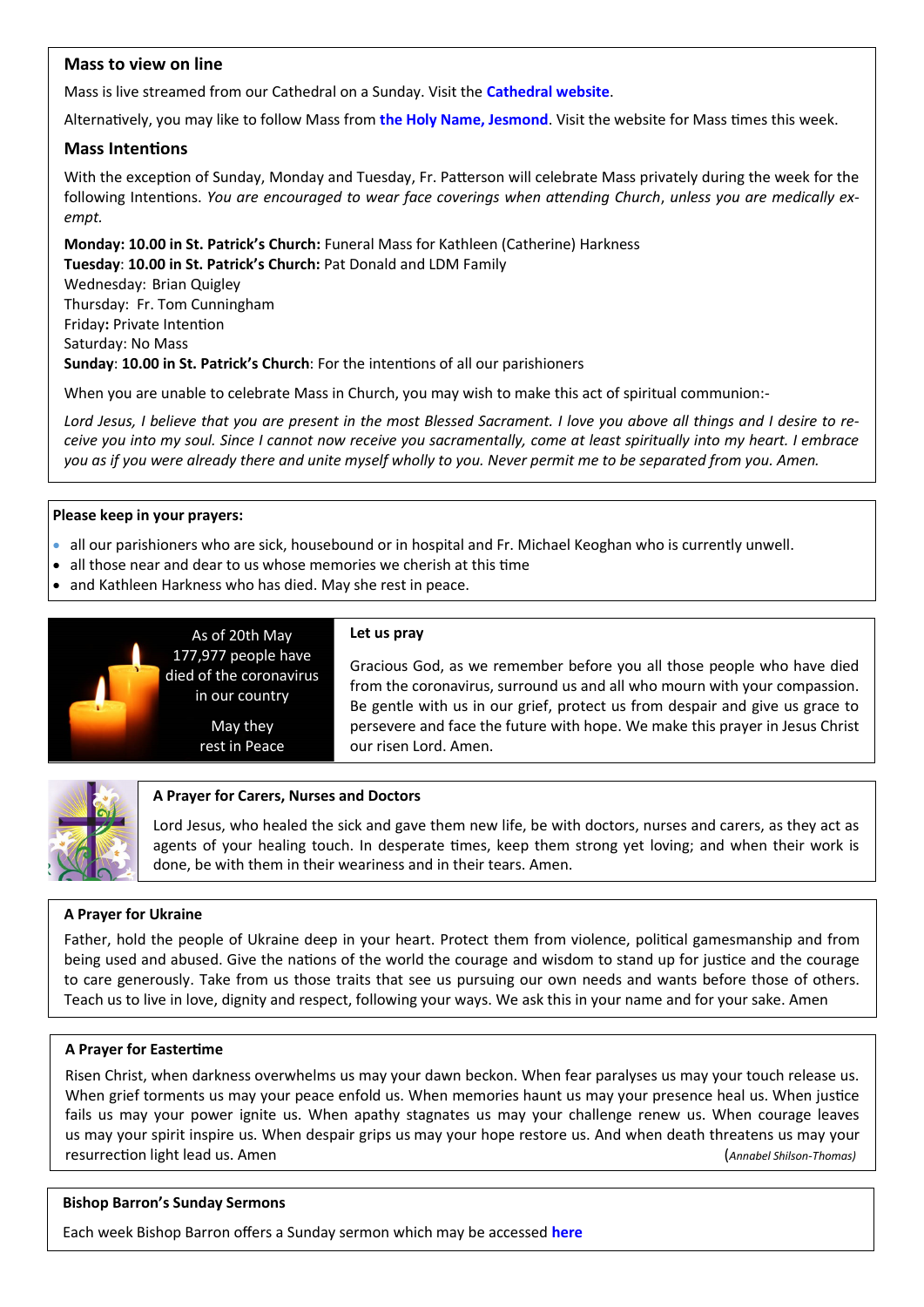# **St. Alban's Church is to reopen for a Saturday Vigil Mass.**

Most of the preparatory work needed to reopen St. Alban's Church has been completed and Fr. Patterson is pleased to be able to announce that the church will reopen for a Vigil Mass on Saturday, 11th June at 18.00. Unfortunately we are not in a position to be able to open the church for services during the week

In his meeting with Fr. Patterson, Bishop Robert expressed his concern that the current level of support offered by parishioners is not what was hoped for, but agreed with Fr. Patterson, that we could proceed with the reopening of the church, **initially for a Saturday Vigil Mass only**, to assess the level of need and support. **The church will remain closed during the week for all services.** Bishop Robert has asked Fr. Patterson to review the situation after the summer.

Fr. Patterson is most grateful to Terry and Christine Harbron who have worked closely with him during the past months enabling us to reach this stage, but we still need much more support in every aspect of parish life if we are to secure our future. So if you are able to help in any way at all, please contact Terry and Christine by telephoning 0191 469 8697. *Please avoid calling at weekends and after 18.00.* 

Rotas are being finalised and Christine will contact those of you who have offered to join a rota.

Fr. Patterson hopes that it will be the start of rebuilding St. Alban's parish family in our shared role with St. Patrick's and hopes that you will respond positively to this opportunity and play your part.

# **Keys to St. Alban's Church**

There are still some keys to St. Alban's Church which have not as yet been returned. If you are in possession of a key **please return it immediately**. This is to comply with the terms and conditions of the parish insurance. Simply place your key in an envelope with a note of your name, to enable us to identify the keyholder, and post it through the letterbox at St. Patrick's. *For security reasons keys should not be posted through St. Alban's presbytery door*.

## **St. Patrick's Church needs your support**

Bishop Robert has advised Fr. Patterson that with fewer priests, their age profile and their associated health issues the responsibility for securing adequate help and support and the organisation of that support in parishes should lie with the parishioners themselves.

In the light of the Bishop's advice, Fr. Patterson requires the support of parishioners for the next phase of the reopening of St. Patrick's Church.

Rotas have now been prepared and sent out for the following:-

- Reading at Mass on Sundays
- Preparing light refreshments in the parish centre after Sunday Mass
- Helping with counting the collection
- Supporting our "welcomers" by offering to help with the opening of the Church for Mass and tidying up afterwards on weekdays and/or Sundays and, of course welcoming fellow parishioners and visitors to our church.

There is still a need for more volunteers to join the rotas in the above roles. If you are interested please email the parish office at felling.stpatrick@rcdhn.org.uk

Thanks to Maureen for completing this task. Every effort has been made to include all those who have volunteered for the above roles on the rotas. If you offered to assist with any of the above roles and have not received a rota please get in touch at felling.stpatrick@rcdhn.org.uk

#### **Volunteers are still required for:-**

- Reading at Mass on Tuesdays and/or Thursdays
- assisting with the children's liturgy if/when we are in a position to restart it
- to join in the music ministry whether as an instrumentalist or singer

The more support you give will make it less demanding on any individual or group/team. It is important that we should all play our part in helping to rebuild our shared parish family.

Please indicate your offer of support by emailing the parish office at felling.stpatrick@rcdhn.org.uk.

**Parishioners who have, in recent months, made offers of help will automatically be included in the rotas.**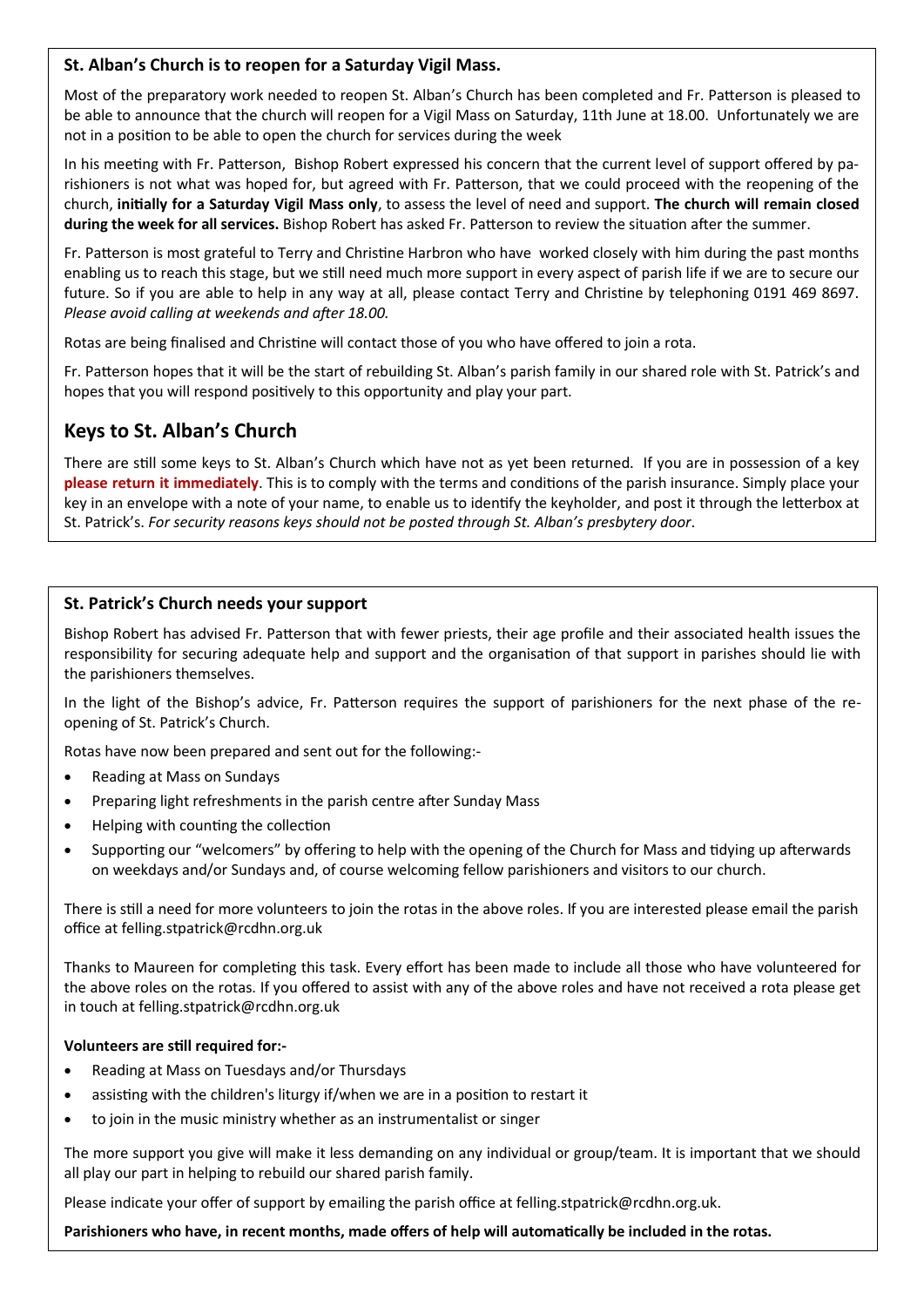#### **The Past Two Years**

There is little doubt that we have all been affected one way or another by the Covid pandemic and life will never be quite the same.

We are planning to invite anyone who would value an opportunity to pause, reflect on their experiences, thoughts, feelings and memories of the past two years to come together after Pentecost.

We will try to link our feelings to the "Road to Emmaus" where the two disciples walked and talked about their memories of the time they shared with Jesus. The joys, the challenges, their fears and then their grief, telling their story to the yet unrecognised Jesus. And then there was Thomas who, from a place of fear and vulnerability, discovered Jesus inviting him to touch his wounds.

As a community of faith we need to be open to our own vulnerability and to be able to feel safe enough, like Thomas, to share our woundedness with Jesus. We need to offer an opportunity where others can feel safe, can be heard and also be a listener for others as they share their stories from the past two years.

At the Feast of Pentecost, the disciples and early followers of Jesus hiding in the upper room, received the gifts of God's Spirit enabling them to lay their fears aside and move out to live the new life of the Resurrection.

Maybe the Feast of Pentecost this year, calls us to move from a place of fear and uncertainty to a place of courage and confidence, so that like the disciples walking to Emmaus, we might recognise that Jesus was and is walking alongside us.

We hope to offer you this opportunity shortly after Pentecost Sunday, so please keep an eye of the Newsletter for more details.

#### **Fr. Paddy Kennedy**

Fr. Kennedy, who served as an assistant priest at St. Patrick's from August, 1962 to May, 1966, will be celebrating the Diamond Jubilee of his Ordination to the Priesthood this year and the parishioners of St. Gregory's, South Shields, where he is living in retirement, invite you to join him for a Mass of Thanksgiving on Thursday, 16th June at 10.00 in St Gregory's Church, South Shields followed by refreshments in the Church Hall after Mass.

#### **Refreshments after Mass**

Refreshments will be served in St. Patrick's parish centre after Mass next Sunday, 5th June. As well as tea and coffee there will be the option of a "glass of fizz" to mark a special occasion!

#### **World Communications Day**

This Sunday, 29th May, there is an opportunity for those of you who wish, to make an offering to support the work of the Bishops' Conference Media Office which helps journalists to better understand the Church's activities, teaching and witness. Should you wish to support this cause, put you offering in an envelope marked World Communications and place it in the box as you enter the church. Those of you with sets of envelopes should find an envelope in your box.

#### **Your Offertory contributions**

To reduce the demands on parish administration, we invite those of you who feel able, to consider making your weekly offering by Standing Order. The bank details you require for this are printed below.

> For St. Alban's HSBC Bank Account name: DHN Pelaw St Alban Sort code: 40-34-18 Account No: 92010984

For St. Patrick's HSBC Bank Account name: DHN Felling St Patrick Sort code: 40-34-18 Account No: 52010453

If you are a tax payer and are not a member of the parish gift aid scheme please consider joining the scheme, it costs you nothing and the parish benefits by being able to reclaim the tax you have already paid on your offering. The parish receives 25p of every £1.00 you give from HMRC. All that is required, is for you to complete a simple form which does not involve you disclosing any personal financial information and is held securely by the Diocesan Finance Office. To obtain a form, or for more information, please email St. Patrick's Gift Aid organiser at **[stpatrick.giftaid@outlook.com](mailto:stpatrick.giftaid@outlook.com)**

For the time being, enquiries concerning the Gift Aid scheme for St. Albans Church should be directed to Fr. Patterson at felling.stpatrick@rcdhn.org.uk.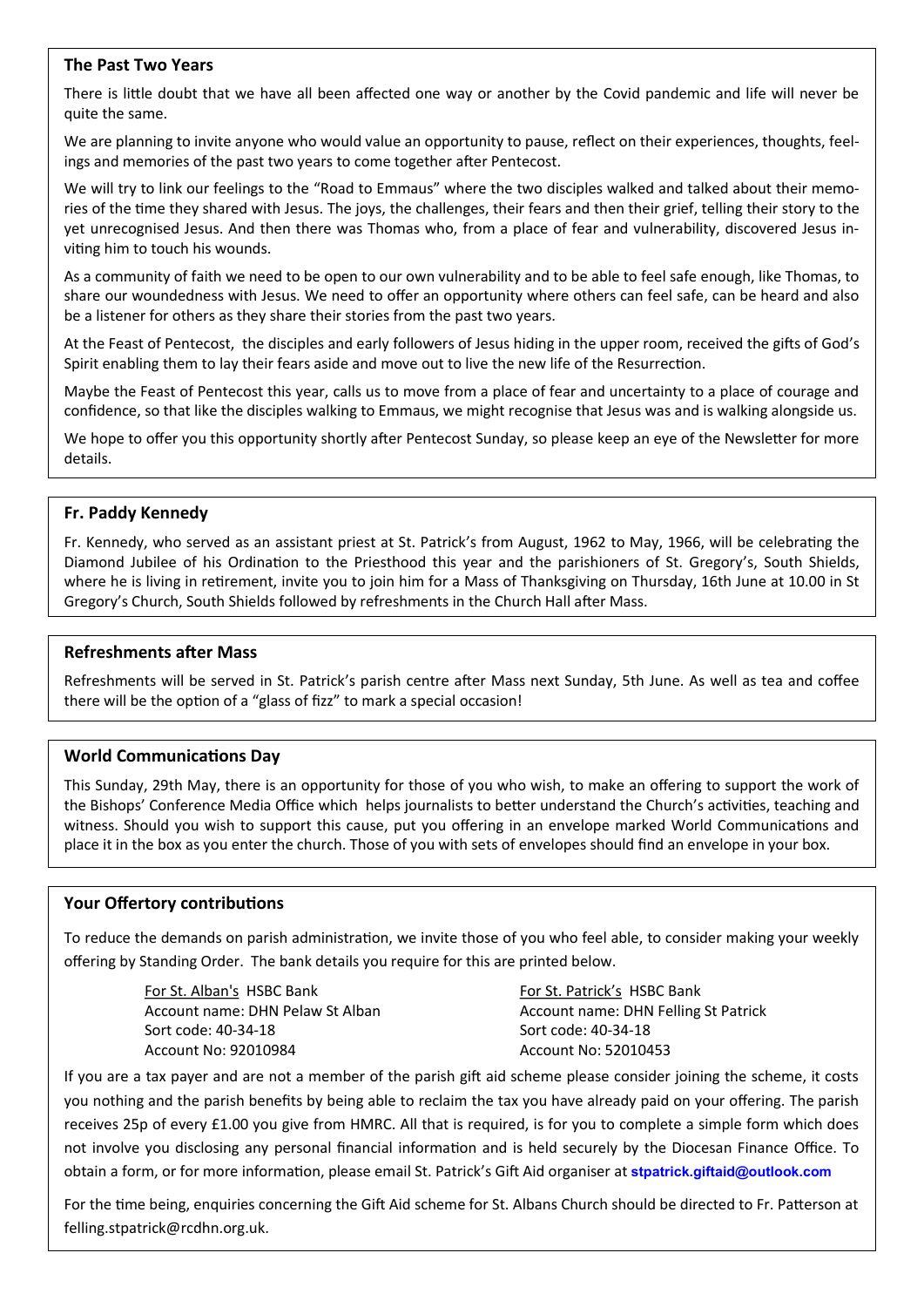## **All are welcome**

Everyone is welcome to join us for the celebration of Mass in St. Patrick's church. In recent times, it is has been a joy to welcome those people of other faiths or none who have come to join us in worship.

Currently, only baptised Catholic people are able to receive Holy Communion and we ask that when you approach the altar you extend your hands towards the minister who will place the sacred host in your hand which you should then immediately consume before returning to your place.

If you are not a Catholic or are indisposed to receive Holy Communion, you are invited to come forward at the appropriate time and receive a blessing, indicating your desire by folding an arm across your chest.

## **Queen's Platinum Jubilee Party**

St. Wilfrid's, Gateshead are holding a special shared table to celebrate the Queen's Platinum Jubilee on Friday, 3rd June from 12.00 in the presbytery garden. There will be music, raffles, hopefully sunshine and lots of amazing food. You would be most welcome to attend.

## **Pilgrimage to Holy Island**

"Stella Maris" (The Apostleship of the Sea), invites you to a Day of Prayer and Pilgrimage for seafarers and for everyone involved in their ministry and charity on Holy Island on Saturday 4th June, 2022. It will be led by Bishop Paul Mason. The day begins with Celtic Prayers on the Green at 12.00 followed by a concelebrated Mass in St. Mary the Virgin Church at 15.00. Safe crossing times on the day are between 9.10 - 16.20pm. Parish groups, families & individuals will be most welcome. For further information contact Regional Port Chaplains Paul Atkinson (07906 212 426) or Peter Barrigan (07713 924 504).

## **Eucharistic Festival at Ushaw**.

This event will take place at Ushaw on Sunday 19th June from 15.00 – 16.30. Free entry into Ushaw from 14.30.

There is no charge for this event. As there are limited places available , booking is required and can be made via this link: **<https://bit.ly/3FCZ6TF>**. A confirmation email will be sent when your booking is confirmed.

The Festival programme includes the blessing of the newly restored Pugin Altar by Bishop Robert, a Eucharistic procession around the grounds of Ushaw (weather permitting) and benediction.

Ushaw has limited parking available. Refreshments will be available in the refectory after the event. Guests are welcome to bring a picnic and use the grounds. Please expect a short delay while people are being served in the refectory.

Photographs will be taken at this event for use in Diocesan promotional materials.

#### **Anyone showing Covid symptoms within 10 days of the festival is advised not to attend the event.**

#### **The Diocesan Refugee Project**

Your ongoing support of this project would be welcomed. It supports over 400 asylum seekers. The project tries to provide them all with a bag of food and those who are destitute also receive a supermarket voucher. Donations of sugar, biscuits, tinned fish in oil, tins of tomatoes and chick peas may be left on the table to your right as you enter the front of St. Patrick's Church or on any table if you enter by the rear door. They are particularly in need of toiletries and shampoo. *Please note: baked beans and tinned meat are not required.*

# **An Invitation from the Bishops of England and Wales**

The Bishops of England and Wales invite all Catholic people to consider returning to Mass on Sunday, 5th June, 2022, which is the Feast of Pentecost.

At the same time, they understand that there will still be some people who do not feel safe enough to return to Mass. It has always been the understanding of the Church that when the freedom of any Catholic to attend Mass in person is impeded, because of situations such as age, ill health, care for the sick, a legitimate fear, or any other serious reason, there is no requirement for them to attend Mass.

The Bishops acknowledge that many Catholic people have benefitted during these difficult times from the online streaming of Mass and other services which may continue to be a source of spiritual comfort to those who cannot attend Mass in person, especially those who are elderly and sick.

The full text of the statement may be found **[here](https://www.cbcew.org.uk/spring-plenary-2022-resolution-returning-to-mass-at-pentecost/)**